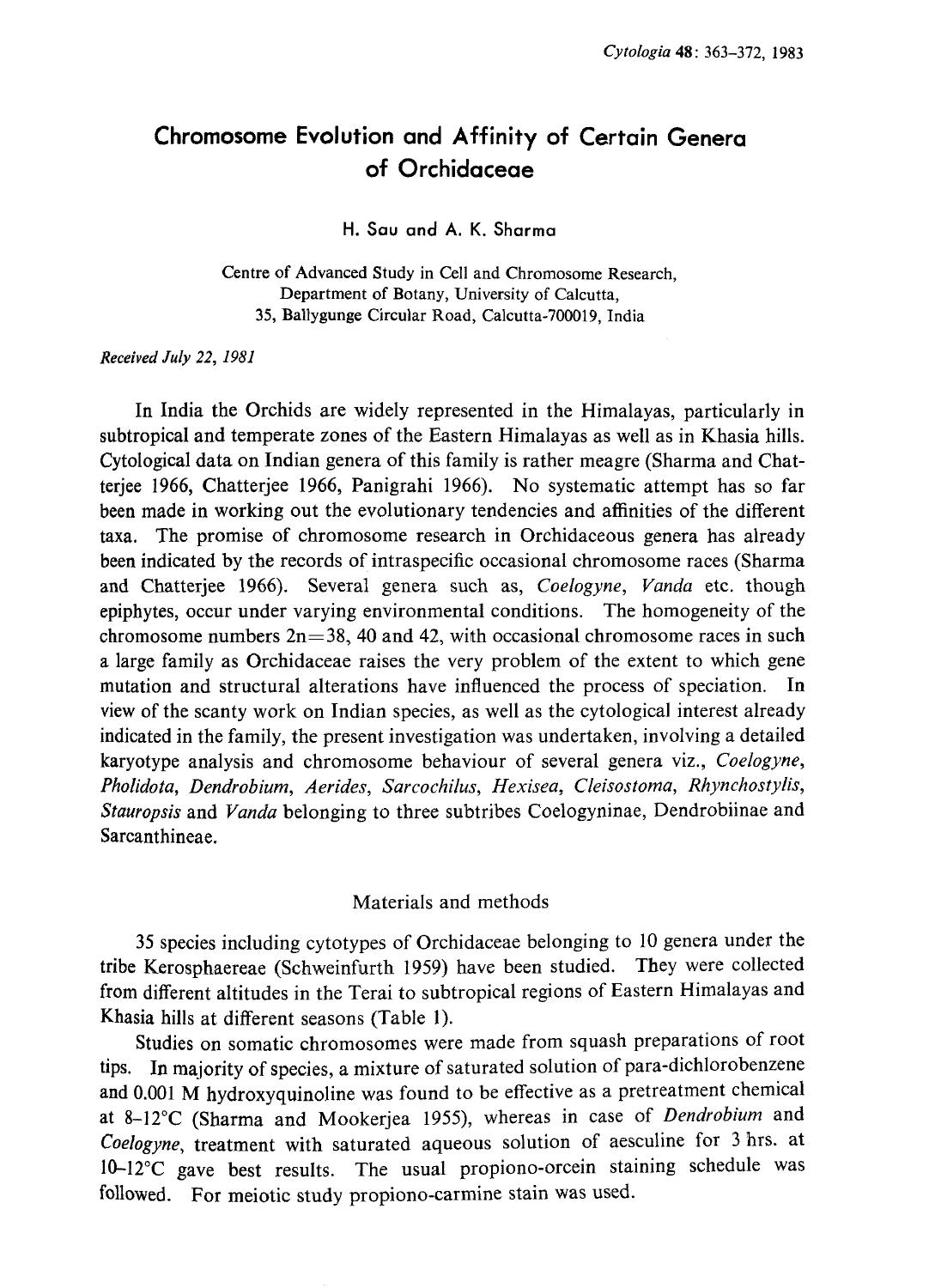| j<br>ĺ                                             |
|----------------------------------------------------|
|                                                    |
| ֖֖֖֖֖֪ׅ֪֪ׅ֪֪֪ׅ֖֖֚֚֚֚֚֚֚֚֚֚֚֚֬֝֝֝                   |
| <b>A SAN DENSE DESCRIPTION</b>                     |
|                                                    |
| ノーン しょうしょ                                          |
| i<br>;                                             |
| $\ddot{\phantom{0}}$<br>ملمت<br>$\frac{1}{2}$<br>í |

| Name of the species                                                                            | Locality and altitude                                   |              | Chromosome<br>number               | Karyotype       |                 | chromosome<br>Range of                 | chromosome<br>Total                                     | Reference            |
|------------------------------------------------------------------------------------------------|---------------------------------------------------------|--------------|------------------------------------|-----------------|-----------------|----------------------------------------|---------------------------------------------------------|----------------------|
|                                                                                                | in meters                                               | Е            | $\overline{a}$                     | formula         |                 | length in $\mu$                        | length $(2n)$ in $\mu$                                  | Fig. no.             |
| $\widehat{\in}$                                                                                | $\widehat{\circ}$                                       | ල            | ⊕                                  | O               |                 | ত্ত                                    | E                                                       | ම                    |
| Coelogyne flaccida Lindl.                                                                      | Darjeeling (E.H.), 1844                                 |              | $\frac{6}{3}$                      | A34,            | 82<br>Ba        | $53 - 3$                               | 84.38                                                   |                      |
| C. fuscescence Lindl.<br>C. ochracea Lindl.                                                    | Kalimpong (E.H.), 914                                   |              | ş<br>ş                             | A36,            | 모               | $.53 - 2$<br>$5-2$                     |                                                         |                      |
| Pholidota bicolor Lindl.                                                                       | 3048<br>Tonglu (E. H.),<br>Shillong, 2133               |              | 44                                 | A40,            | 54              | $\frac{8}{3}$<br>$15-3$                | $\approx$<br>ತೆಸ                                        |                      |
| Dendrobium chrysanthum Wall.                                                                   | agda (E. H.), 1844                                      | $\Omega$     |                                    | A34.            |                 | $.92 - 3$                              |                                                         |                      |
| D. chrysanthum Wall.                                                                           | Shillong, 1539                                          |              |                                    |                 | $\frac{84}{54}$ | र्द<br>$\overline{87}$                 |                                                         |                      |
| D. densiflorum Wall.                                                                           | 1844<br>Tagda (E. H.),                                  |              | ទំនងទំ                             | .<br>४३४,       | $\Xi$           | \$                                     | 2358888                                                 |                      |
| D. fimbriatum Hook.                                                                            | 133<br>Darjeeling (E. H.)                               |              |                                    |                 | $\frac{54}{54}$ | $\frac{8}{2}$                          |                                                         |                      |
| D. gibsonii Lindl.                                                                             | $\vec{H}$<br>Tagda (E.                                  |              | $^{40}$                            | 436,<br>A36,    |                 | 8 <sup>o</sup>                         |                                                         |                      |
| D. hookerianum Lindl.                                                                          | 844<br>Shillong,                                        | $\Omega$     | ੩                                  |                 | ন্ত্ৰ হ         | S<br>$.53 - 3.$                        |                                                         | 0                    |
| D. moschatum Wall.<br>D. nobile Lindl                                                          | 1539<br>Shillong, 1499                                  |              | $\frac{3}{40}$<br>੩                | A36,<br>A36,    | $\mathbb{F}^2$  | 88<br>ş<br>$^{13-2}$<br>52             | 59.72<br>79.12                                          |                      |
| D. ochreatum Lindl.                                                                            | 222<br>$\widehat{H}$<br>Tagda (E.<br>Shillong,          |              | ş                                  | A38,            |                 | క<br>$.05 - 2$                         |                                                         |                      |
| D. pierardi Roxb.                                                                              | 234<br>Shillong,                                        | Q            |                                    | A34,            | 8쪽쪽             | र्द्र<br>$73 - 3$                      | 56.68<br>81.74                                          |                      |
| D. stauposum Lindl.                                                                            | 1539<br>Khasi hills                                     |              | $\overset{\tt \otimes}{}$          | A36.            |                 | ತಿ<br>$34 - 2$                         | 66.92                                                   |                      |
| D. transparence Wall                                                                           | 1495<br>Shillong,                                       | $\tilde{=}$  | 38                                 | A34,<br>A36,    | $\Xi$           | 88.<br>$29 - 2$                        |                                                         |                      |
| D. wardianum Warner.                                                                           | 122<br>Shillong,                                        | $\Omega$     | 940                                |                 | ार्च            | $\frac{46}{5}$<br>$39 - 3$             | 68.32<br>69.40                                          |                      |
| Dendrobium sp.<br>Aerides affine Wall.                                                         | 1222<br>Shillong,                                       |              | $\mathsf{R}$                       | A34,            |                 | ິ<br>$\ddot{\mathbf{S}}$<br>$.68 - 3$  |                                                         |                      |
| A. crassifolium Par. & Reichb. f.                                                              | H.), 1539<br>Kalimpong (E.<br>222<br>Shillong,          |              | $*38$                              | A34,            | <b>SAA5</b>     | $\frac{26}{5}$<br>$50 - 6$<br>$25 - 3$ | $\frac{56}{5}$<br>$\mathcal{L}$<br>$\mathcal{L}$<br>S   | ຊ                    |
| A. fieldingii Lodd                                                                             | 1222<br>Shillong,                                       |              | 38                                 | A34,            |                 | ೯<br>$\frac{4}{1}$                     |                                                         | $\overline{a}$       |
| A. odoratum Lour                                                                               | 122<br>Shillong,                                        |              | <u>៷៷៓៓៓៷៓៓៓៓៓៓៓៓៓៓៓៓៓៓៓៓៓៓៓៓៓</u> | A34,            | <b>ENEREE</b>   | $\frac{4}{6}$<br>$53 - 3$              | 92.80<br>79.04                                          | $\mathfrak{L}$       |
| 4. vandarum Reichb. f.                                                                         | 122<br>Shillong,                                        |              |                                    |                 |                 | 5<br>r7-3                              | 65.04                                                   |                      |
| Cleisostoma mannii Reichb.                                                                     | Khasia hills, 914                                       |              |                                    | A34,            |                 | द्र<br>$96 - 3$                        |                                                         |                      |
| Rhynchostylis retusa Blume<br>Hexisea reflexa Reichb. f.                                       | 1844<br>Kalimpong (E. H.)<br>$\Xi$<br>Sukhna (E.        | $\mathbf{a}$ |                                    |                 |                 | 21<br>ត<br>$39 - 3$                    | 65.20                                                   | <b>AZAALAARREARE</b> |
| R. violacea Reichb. f.                                                                         | ≊<br>₹<br>Serampore                                     |              |                                    | A30,<br>A30,    |                 | ಡ<br>$\mathbb{S}^{-3}$                 |                                                         |                      |
| Sarcochilus mannii Hook. f.                                                                    | $\frac{4}{9}$<br>Khasia hills,                          |              |                                    | A34,            |                 | $\frac{1}{8}$                          | 86.18<br>74.98                                          |                      |
| Stauropsis undulata Benth.                                                                     | 2133<br>Darjeeling (E. H.)<br>Khasia hills, 1539        |              |                                    | A34,            |                 |                                        | .26<br>$\frac{8}{5}$                                    |                      |
| Vanda alpina Lindl.                                                                            |                                                         |              |                                    | A34,            |                 |                                        | 58.10<br>73.94                                          |                      |
| V. cerulescence Griff                                                                          | 1539<br>Kalimpong (E. H.)                               |              |                                    | A36,            | <b>포모모모모</b>    | 5<br>.<br>ج                            |                                                         |                      |
| '. perviflora Lindl                                                                            | Kalimpong, 1539                                         |              | 38                                 |                 |                 | ౩                                      | 61.66                                                   |                      |
| '. pumila Hook. f.                                                                             | ١o<br>Barrackpore (W.B.)<br>Kalimpong, 609              | ≏            | $^{40}$                            | र्युड्यू<br>४२५ |                 | S                                      | <b>2253</b><br>225                                      |                      |
| V. teres Lindl (Type I)<br>. roxburghii Br                                                     | 844<br>Darjeeling (E. H.)                               |              |                                    | <b>A34.</b>     |                 |                                        |                                                         |                      |
| V. teres Lindl (Type II)                                                                       | 184<br>$\hat{H}$<br>Tagda (E.                           |              | <u>အန္တာ</u>                       | A34             | 모모모             | 3                                      | g<br>द्र                                                |                      |
| Arranged in order as followed i<br>Indicates new report<br>Press.<br>$\ddot{\phantom{a}}$<br>ö | n key to the Orchids by C. Schweinfurth in The Orchids. |              |                                    |                 |                 |                                        | A Scientific Survey. Edited by C. Withner, 1959, Ronald |                      |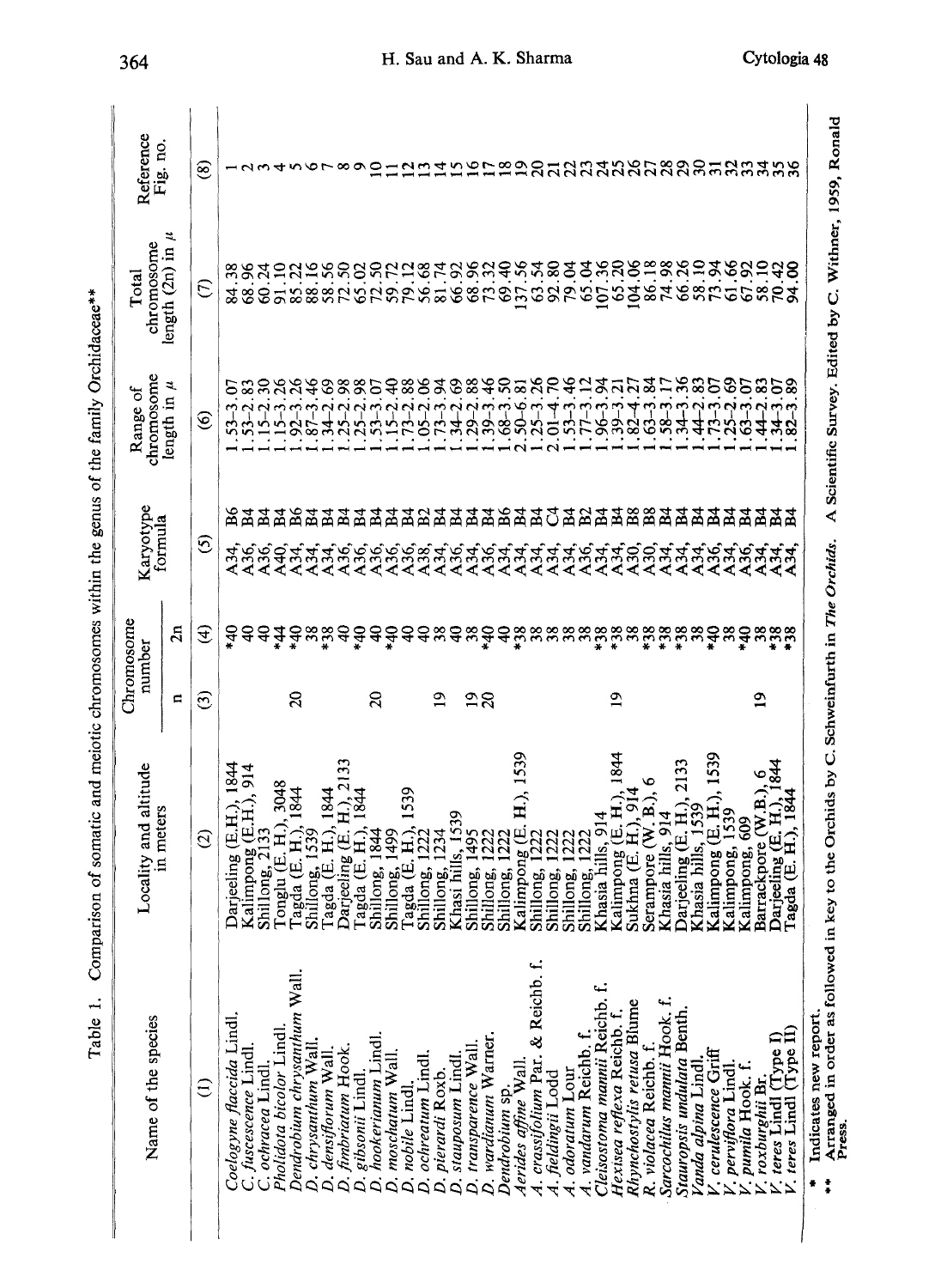### **Observation**

The somatic chromosome number ranges from  $2n=38$  to 44. According to the length of the chromosome and to the position of primary and secondary constric tion, the chromosomes are classified as follows:



# 

Figs. 1-2. 1, Coelogyne flaccida Lindl., 2n=40. 2, C. fuscesence Lindl. 2n=40. 3, C. ochracea Lindl.  $2n=40$ . 4, Pholidota bicolor Lindl.  $2n=44$ . 5, Dendrobium chrysanthum Wall. (Tagda)  $2n=40$ . 6, D. chrysanthum Wall. (Shillong)  $2n=38$ , 7. D. densiflora Wall.  $2n=38$ . 8, D. fimbriatum Hook.  $2n=40$ . 9 D. gibsonii Lindl.  $2n=40$ . 10 D. hookerianum Lindl.  $2n=40$ . 11, D. moschatum Wall.  $2n=40$ . 12, D. nobile Lindl.  $2n=40$ .

Type A-Comparatively long to short  $(6.81-1.05 \mu)$  chromosomes with mostly median or nearly median to nearly submedian primary constriction. Type B-Comparatively medium to short chromosomes  $(4.5-2.11 \mu)$  with primary and secondary constrictions; one nearly median to nearly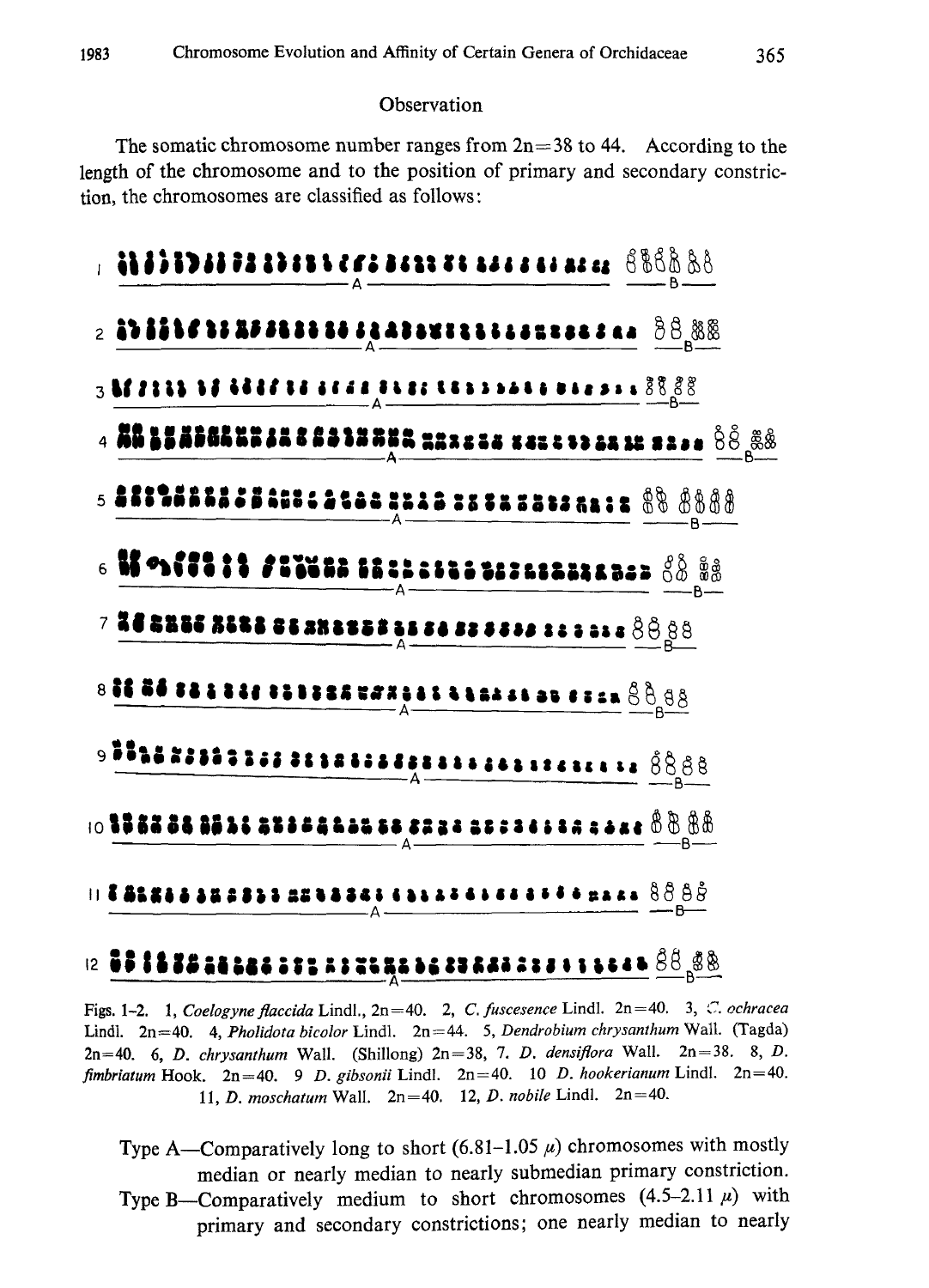submedian and the other nearly submedian to subterminal in position. Type C-Comparatively medium chromosome (3.64 $\mu$ ) with two constrictions, primary and secondary; nearly median and submedian at the opposite ends of chromosome dividing it into one middle short and two outer larger segments (e.g., Aerides fieldingii).



Figs. 13-23. 13, D. ochreatum Lindl.  $2n=40$ . 14, D. pierardi Roxb.  $2n=38$ . 15, D. stauposum Lindl.  $2n=40$ . 16, D. transparence Wall.  $2n=38$ . 17, D. wardianum Warner  $2n=40$ . 18, Dendrobium sp. 2n=40. 19, Aerides affine Wall. 2n=38. 20, A. crassiflium Par. & Reichb. f.  $2n=38.$  21, A. fieldingii Lodd.  $2n=38.$  22, A. odoratum Lour.  $2n=38.$  23, A. vandarum Reichb. f.  $2n=38$ .

A comparative description of the karyotypes of different species are given in Table 1.

While preparing the idiograms (Figs.  $1-36$ ) at least five well-spread plates were compared and whenever the size and arm ratios of chromosomes varied, a mean length was taken to calculate its  $F\%$  and TF value of each species as well as for the genus. The centromeric index or  $F\frac{9}{9}$  or total TF values were calculated as follows: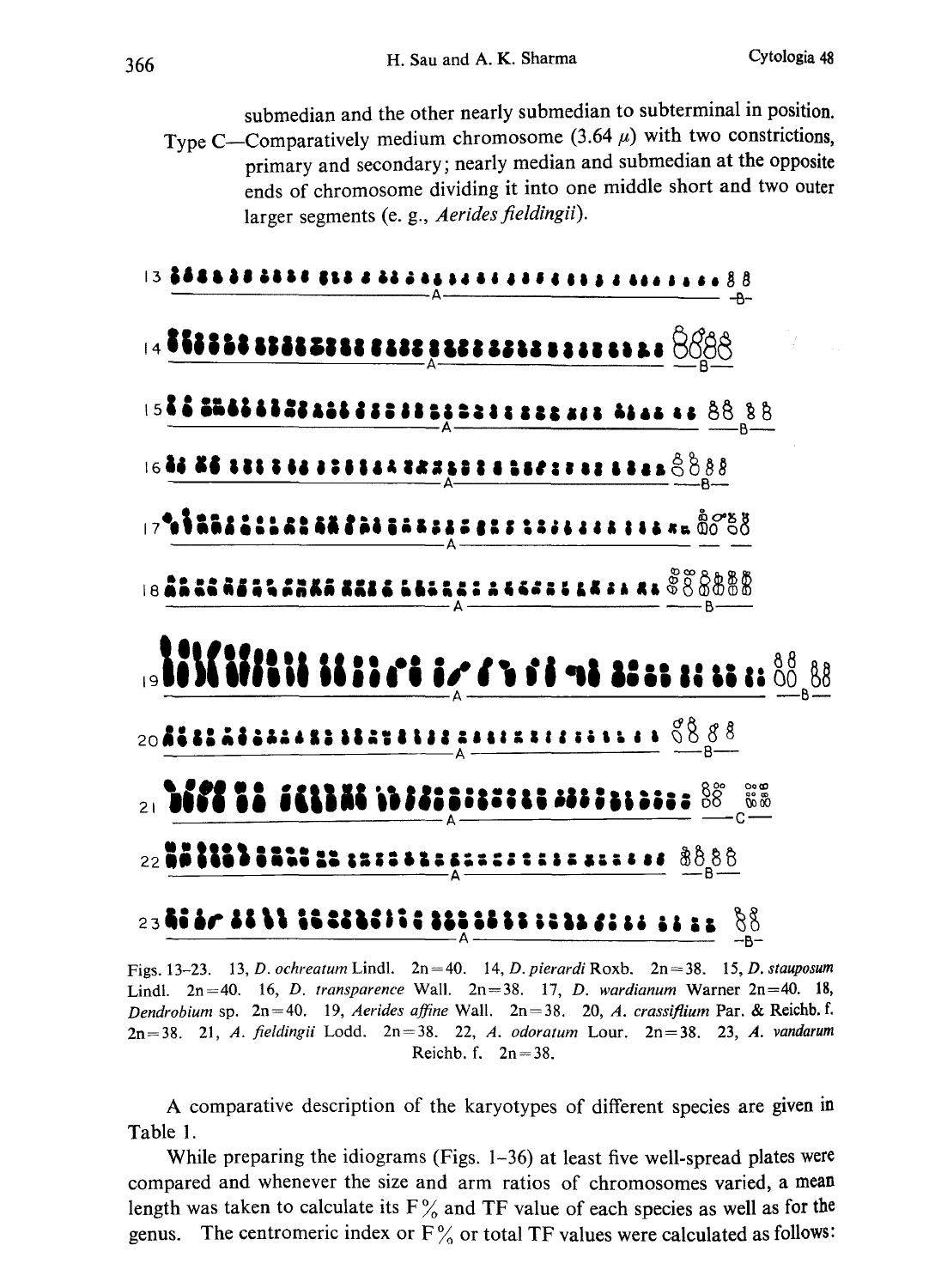F% or TF value=The ratio in percentage of the total of short arm length to the total length of chromosome, i. e. Short arm length of the chromose  $\overline{Total length of the chromosome} \times 100$ 



Figs. 24–36. 24, *Cleisostoma mannii* Reichb. f.  $2n=38$ . 25, *Hexisea reflexa* Reichb. f.  $2n=$ <sup>26</sup>, Rhynchostylis retusa Blume.  $2n=38$ . 27, R. violacea Reichb. f.  $2n=38$ . 28, Sarcoc mannii Hook. f.  $2n=38$ .  $29$ , Stauropsis undulata Benth.  $2n=38$ .  $30$ , Vanda alpina Lindl.  $21=38$ .  $31$ , V. pumilation  $2n=40$ .  $32$ , V. parviflora Lindl.  $2n=38$ .  $33$ , V. pumilation  $32$ . **Hook.** f.  $2n=40$ . 34, *V. roxburghii* Br.  $2n=38$ . 35, *V. teres* Lindl. (Type I)  $2n=38$ . 36, *V* teres Lindl. (Type II)  $2n=38$ .

Figs. 1-36. Showing idiograms.  $\times$  1500 approx.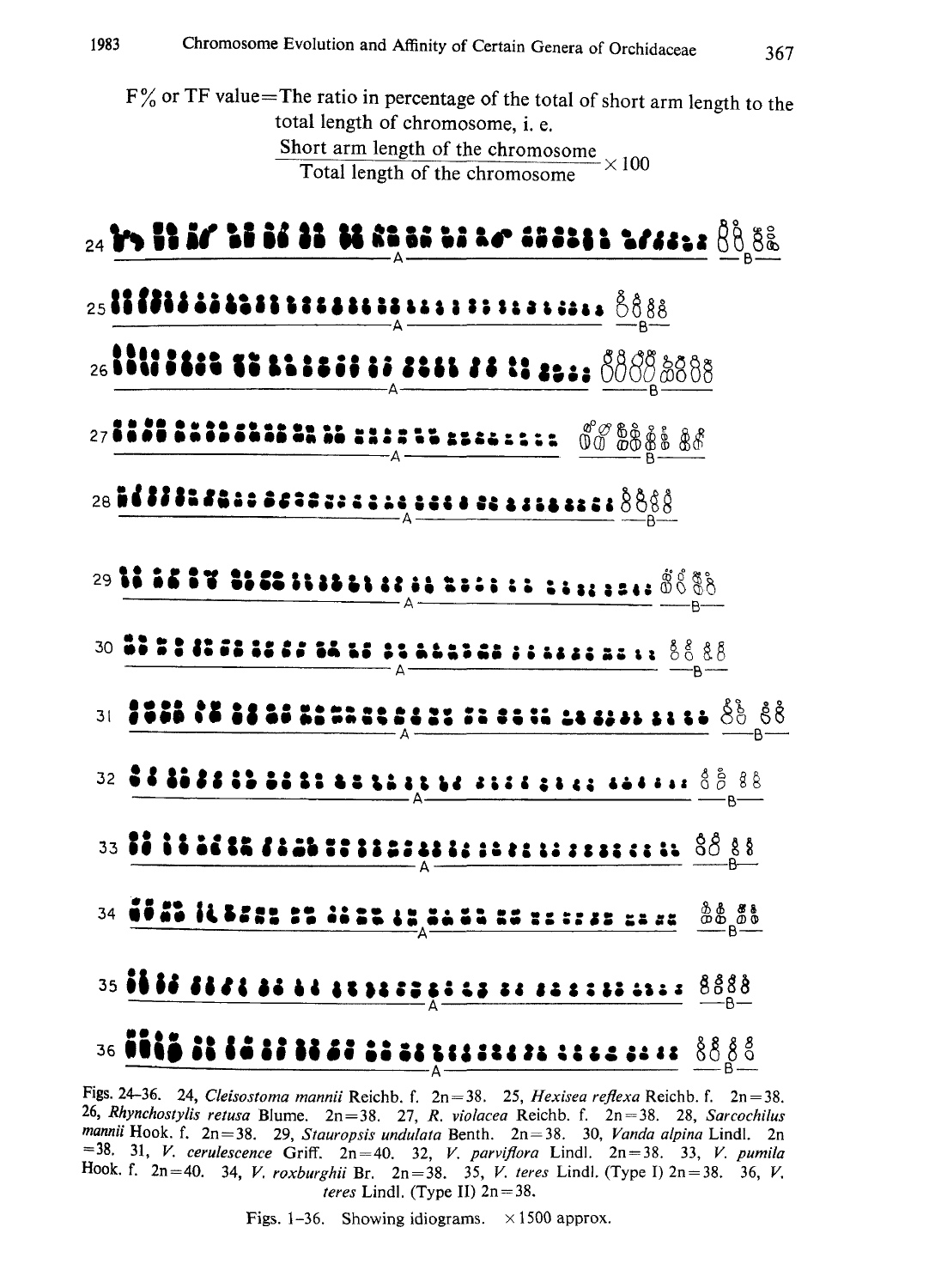# Discussion

# Subtribe Coelogyninae

The genus Coelogyne as studied by previous authors shows a constant chromosome number,  $2n=40$ , in all the species, excepting in C. corymbosa, where  $2n=38$ (Titz 1966) chromosomes have been reported. In the present investigation too 40 chromosomes have been recorded in 3 species of Coelogyne indicating further the homogeneity of the genus. The total chromosome length, the  $F\%$  or TF value (Table 1, Figs. 1-3) shows their close similarity. All species of this subtribe have almost similar values, for example, Coelogyne flaccida Lindl., C. fuscescence Lindl. have values (approx.) 43.2% and 45.7% respectively. The numbers of secondary constrictions vary from species to species indicating that cryptic structural alterations have played an important role in speciation. The occurrence of polyspory as in C. cristata in Orchidaceae is however not uncommon (Chatterjee 1966).

The genus *Pholidota* shows,  $2n=44$  (Fig. 4) chromosomes but the chromosomes follow more or less the same pattern as of *Coelogyne*. The  $F\%$  or TF value also indicates its close similarity with Coelogyne. In species of Pholidota the TF value is approximately 40.9%, more or less similar to that of *Coelogyne*. All these features may suggest not only the affinity of Pholidota with Coelogyne, but homogeneity of this section, as could be deduced from this investigation.

# Subtribe Dendrobeae

The genus *Dendrobium* has in majority of the species a basic set of 19 chromosomes (Jones 1963, Pancho 1965 and Sharma and Chatterjee 1966). Though n=19 has also been reported, a few species show polyploidy and chromosome number as high as 114 too has been found in *D. kingianum* (Jones 1963). Triploid variety of D. kingianum var. sileockii with 57 chromosomes has also (Jones 1963) been obtained. Intraspecific polyploidy and aneuploidy are on record as in *D*. transparens (Jones 1963 and Sharma and Chatterjee 1966) and D. tosaense (Mutsuura and Nakahira, 1959; Tanaka, 1965, 1971). Species with fragments or accessory chromosomes have been observed by several authors (Kasaki 1958, Chardard 1963, Jones, 1963 and Pancho 1965). Of all the species of *Dendrobium* studied, ten show  $n=20$  chromosomes, whereas the rest are  $n=19$ , excepting the D. longicornu (n=22). This record is in contrast to  $n=20$  chromosomes reported by previous authors. The present Himalayan form  $(n=22)$ , where polyspory has been observed, is a distinct cytological race. In D. chrysanthum, the population collected from Tagda (Eastern Himalayas) shows  $2n=40$  as against  $2n=38$  from the population of Shillong (Khasia hills). These two cytological races differ markedly in their phenotypic characters. The Shillong population develops spongy bulbs at the tip of the mature roots, which are not present in the other. Similarly the population from Tagda has bushy habit with profuse leaves, whereas that of Shillong is characterised by a few divergent leaves. Differences in chromosome number associated with phenotypic difference of two populations growing in distinct areas are quite likely correlated with their ecological adaptations. In D. gibsonii, previous records show  $2n=38$  as against  $2n=40$  chromosomes of the present record. This is another example of intraspecific aneuploid race.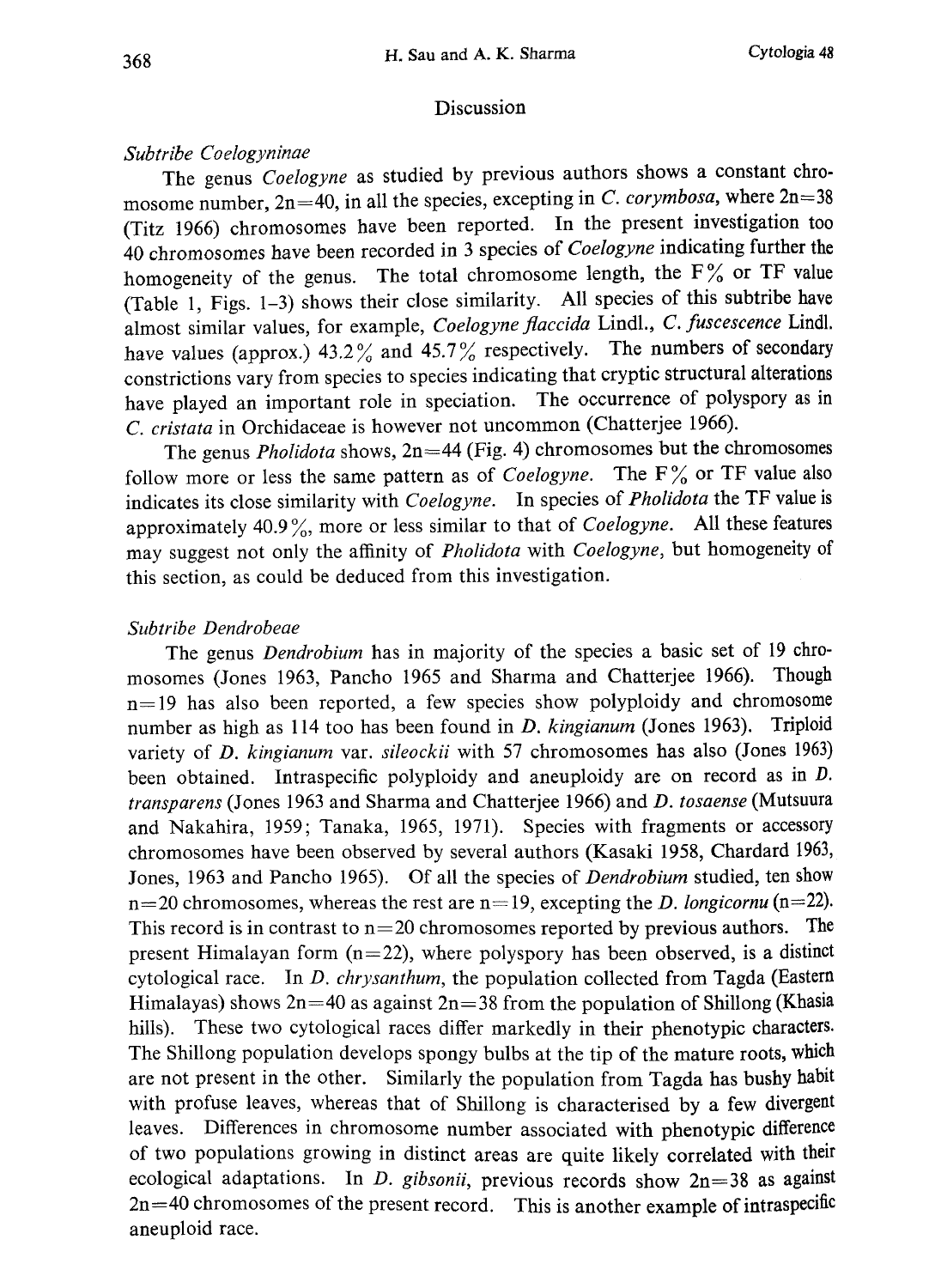The chromosomes of *Dendrobium* could be categorised under 2 types 'A' and  $B'$  (Table 1, Figs. 5–18). The general similarity of the  $F\%$  and TF value shows the homogeneity of the genus. The minute details of karyotype however vary from species to species. The difference in minute details of the karyotype is an indication of the karyotypic structural alterations affecting the evolution of species. On the basis of the present and previous records,  $n=19$  and 20 are the predominant numbers of which  $n=19$  is comparatively deep seated. But that the two numbers are quite related is indicated in the occurrence of intraspecific variation.

## Subtribe Sarcanthineae

All the species of Aerides show  $2n=38$  chromosomes, a character which is constant for the genus Aerides as a whole. Of the fourteen species and varieties, only in one of them viz., A. hitchongii  $2n=40$  chromosomes (Chardard 1963) have been found. In A. lawrence, in addition to  $2n=38$  (Shindo and Kamemoto 1963a, Kamemoto et al. 1964a) a chromosome race with  $2n=40$  is also on record (Eftimiu-Hein 1941). Excepting these two, multiples of 19 chromosomes are uniformly found throughout the genus.

The karyotypes of the species of *Aerides* show gross similarity with each other and A. affine has slightly longer chromosomes than the rest. In A. fieldingii a specialized type of chromosome with intercalary primary and secondary constrictions (Type 'C') is present (Fig. 21). It is evident that the genus is quite homogeneous and principally minute structural alterations involving changes in karyotype have been effective factors in evolution of species.

The chromosomes of Sarcochilus in general are medium to short and do not show much difference in gross morphology from species of *Aerides* excepting A. affine and A. fieldingii. The affinity of Sarcochilus and Aerides is indicated in  $F\%$ and TF value as well. The inclusion of Sarcochilus (Fig. 28) as an allied genus of Aerides is justified on cytological grounds.

On the morphological grounds, *Cleisostoma* is very much alike to *Saccolabium* and Stauropsis to Vanda, with which most of their species are merged.

In V. cerulescence, previous reports show  $2n=38$  chromosomes (Jones 1967, Sharma and Chatterjee 1966). All species of Vanda have remarkable homogeneity in the gross morphology of the chromosome and size difference between members is rather small (Figs. 30–36). It is remarkable that even the two varieties of  $V$ . teres viz., Type I and Type II, differ in relation to minute changes in karyotype. Some of the 'A' type chromosomes are rather longer in Type II than those of the Type I. From a cytological standpoint, the homogeneity of the Vanda cannot be questioned even though minute alterations have been effective factors in evolution.

The genus Vanda, shows chromosome races in several species (Chardard 1963, Sharma and Chatterjee 1966). Even then,  $n=19$  is certainly a deep seated number in the genus which is present in species inhabiting different climatic regions including alpine and temperate zones. High degree of polyploidy too has been observed in V, spathulata, V. tricuspidata (Storey 1952, 1953) etc. Polyploidy, occasional aneu ploidy as well as structural alterations have therefore played important roles in successful speciation of the genus Vanda.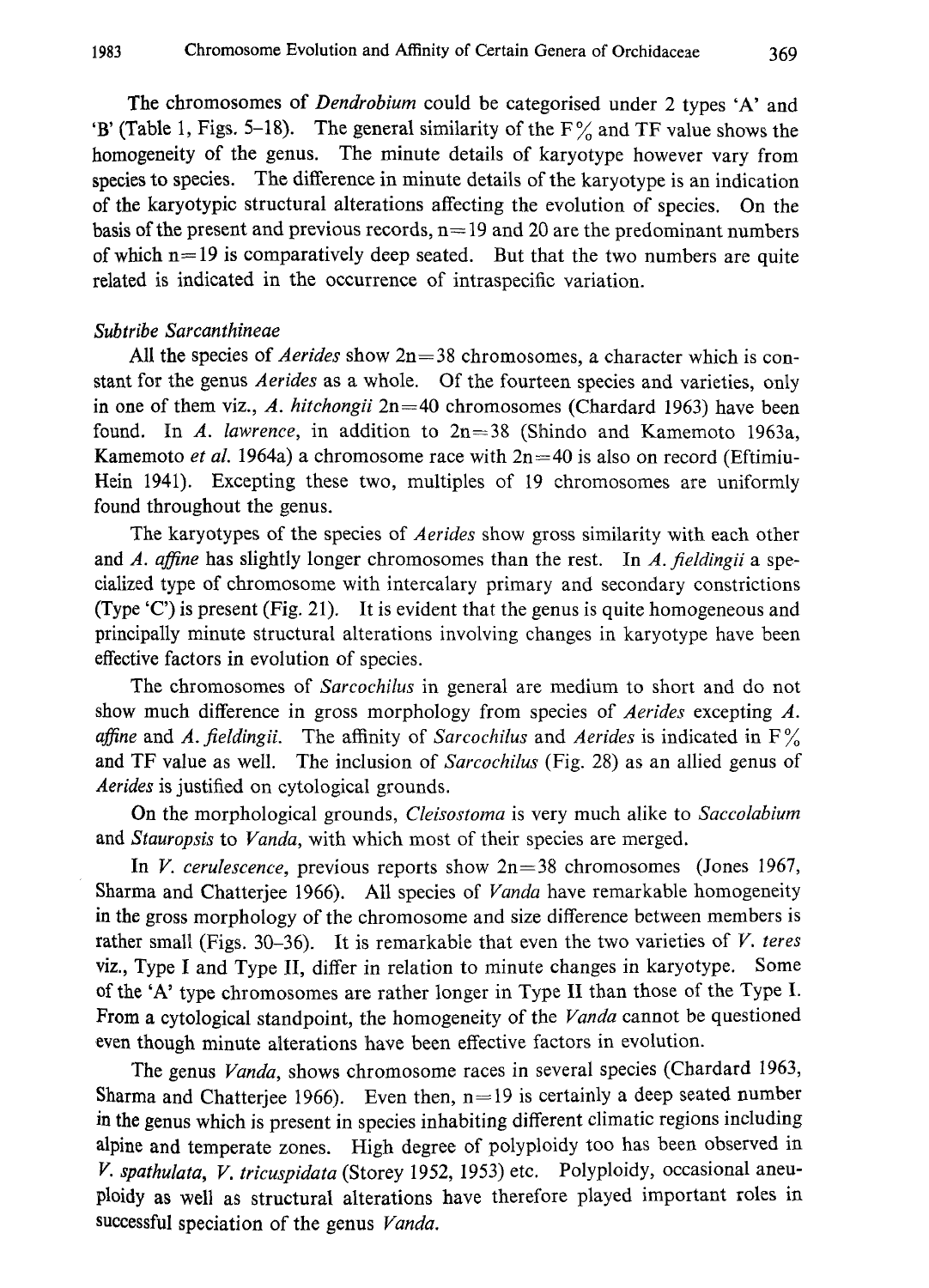Two species of Rhynchostylis show difference from each other in karyotype. There is slight difference in chromosome size, though otherwise general karyotype pattern is identical. Number of secondary constrictions too, is the same not with standing slight difference in morphology. In general, they fall in line with karyotype characteristics of the subtribe Sarcanthineae as a whole.

Along with the subribe Sarcanthineae, one genus which deserves special mention is Hexisea. The species- $H$ . reflexa has been reported from Trinidad (Schultes 1960). Individuals of this species were collected from Kalimpong. So far there is no record of this species in India. The leaves are very alike to those of Vanda in cluding the nature of insertion, though the hanging nature differentiates them clearly from Vanda. The flowers are extremely small and even smaller than those of Cleisostoma mannii. The chromosomes in general show similarity with those of the section Sarcanthineae. In view of this similarity, its affinity with members of Sarcan thineae is obvious.

The two more species of the section Sarcanthineae studied are Stauropsis undulatus and Cleisostoma mannii. In both of them,  $2n=38$  chromosomes in graded karyotype have been found. The general morphology too, finds parallel to other genera of section Sarcanthineae (Figs. 24 and 29).

All the species of Sarcanthineae provide ample cytological evidences of the homogeneity of the group as a whole. In the evolution of the different taxonomic units, cryptic structural alterations have no doubt been effective. But it is not possible to identify the genera on the basis of certain karyotype characteristics. This is because alterations have been equally effective at inter and intraspecific levels.

Considerable amount of non-homology has been noted between chromosomes in several species (Table 1). In such cases the non-homology could be detected in the presence of unpaired chromosomes in the karyotype. The difference may in volve both or either of the long and short arms. Such wide non-homology suggest ing structural alteration has evidently survived through vegetative propagation.

# Abstract

The present paper deals with a detailed chromosome study of 35 species includ ing cytotypes of the tribe Kerosphaereae of Orchidaceae. There are 17 new reports from Eastern Himalayas and the Khasia hills. On the basis of the chromosome behaviour and karyotype analysis it has been concluded that in the subtribe Coelogy neae, the genus Pholidota is allied to Coelogyne and those two represent homogeneous assemblages. In the subtribe Dendrobeae, the genus Dendrobium is quite homogeneous in which polyploidy and aneuploidy along with chromosome changes have played an important role in evolution. Intraspecific chromosome races are common and a clear case has been demonstrated in D. chrysanthum where such cytotypes are correlated with distinct environmental conditions. Dressler (1961) described the northern epiphytes of Mexico and also recorded the severe frost-damage in them excepting Epidendrum conopseum R. Br. (Dressler 1964). In the subtribe Sarcan thineae, the affinity of Aerides with Sarcachilus has been revealed and presence of supernumerary constriction indicates the extent to which structural changes of chro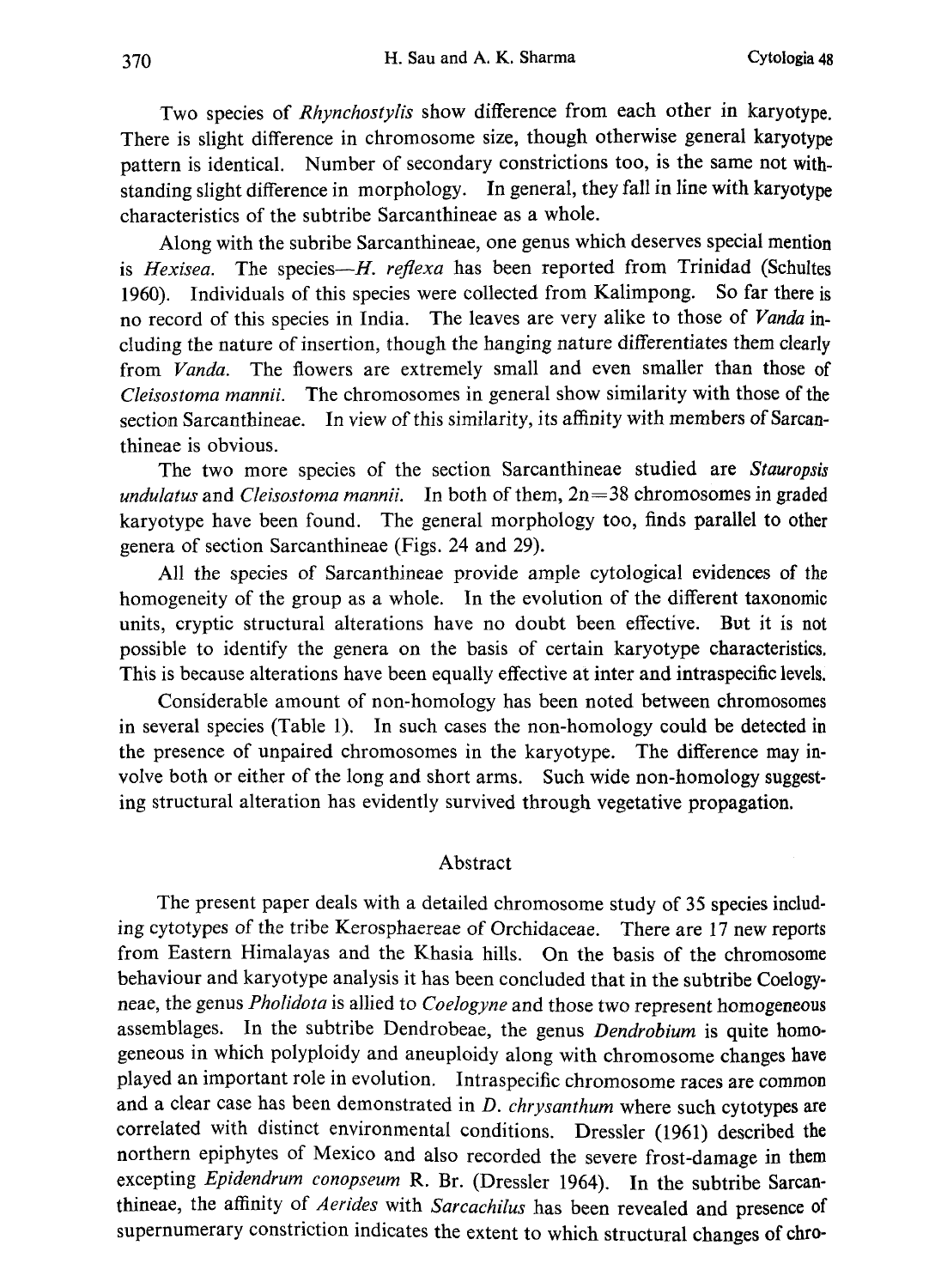mosomes are operating in evolution. The cytological affinity of Stauropsis with Vanda has been shown. The position of the species Hexisea reflexa, newly recorded here from India, has been assigned under Sarcanthineae. In Vanda, polyploidy and aneuploidy occurring at intra and interspecific level as well as cryptic structural alterations have been considered to be the factors which have contributed to the wide geographical distribution and adaptation of the genus. In general, genera cannot be categorised on the basis of their karyotypes. In broad features of the karyotype, the family as a whole represents a normal grouping, as karyotype altera tions, though playing a role in evolution, are equally effective at an intra and inter specific level. An illustrated work was published on Orchid pollination and evolu tion (Dodson 1961).

#### Acknowledgement

We are grateful to the authorities of Indian Botanic Garden (Eastern Circle), Shillong-3, for identifying the plant materials. Out of us (H. S.) thanks the I. C. A. R., New Delhi for award of a Junior Research Fellowship during the tenure of this work and lastly to Prof. (Mrs.) Archana Sharma and Dr. (Miss) Sumitra Sen for their kind help and advice.

#### References

Chatterjee, A. K. 1966. Polysomaty in Orchids. Die Naturwissenschaften 19: 509-510.

- Chardard, R. 1963. Contribution al'etude cytotaxonomique des orchidees. Rev. Cytol. et Biol. Veg. 26: 1-58.
- Dodson, C. H. 1961. Natural pollination in Orchids. Mo. Bot. Gardens Bull. 49: 133-152.

Dressler, R. L. 1961. Tropical Orchids near the Texas border. Am. Orchid Soc. Bull. 30: 961 -965.

- 1964. Another natural hybrid in *Epidendrum*. Am. Orchid Soc. Bull. 33: 289-291.
- Eftimiu-Heim, P. 1941. Researches sur les noyaux des orchidees. Botaniste (Paris) 31: 65-111.
- Jones, K. 1963. The chromosomes of Dendrobium. Bull. Amer. Orchid Soc. 32: 634-640.
- 1967. The chromosome of orchids II. Vandeae Lindl. Kew Bull. 21: 151-156.
- Kamemoto, H., Sagarik, R. and Kashyap, S. 1964a. Chromosome numbers of Sarcanthin orchid species of Thailand. Nat. Hist. Bull. Siam Soc. 20: 235-241.

Kosaki, K. 1958. Preliminary investigation on the cytogenetics of Dendrobium. Proc. II World Orchid Congress. Harvard Univ. Press, Cambridge.

- Mutsuura, O. and Nakahira, R. 1959. Sci. Reports, Saikyo Univ. 3. 1: 27-31 (11 110: Tanaka, R. 1965b).
- Pancho, J. V. 1965. IOPB chromosome number report IV. Taxon 14: 86-92.
- Panigrahi, G. 1966. Systematic studies in the family Orchidaceae in Eastern India I. Aerides Lour. and Calanthe R. Br. Proc. Nat. Acad. Sci. Ind. 36: 124-134.
- Schultes, R. E. 1960. Native Orchids of Trinidad and Tobago. International Series of Mono graph on Pure and Applied Biology, Botany Division, Pergamon Press, Oxford, London, New York and Paris 3: 93-94.
- Schweinfurth, C. 1959. "Key to the Orchids" published in "The Orchids", A Scientific Survey. Edited by Carl L. Withner, Ronald Press, New York.
- Sharma, A. K. and Mookerjea, A. 1955. Paradichlorobenzene and other chemicals in chromosomes work. Stain Techn. 30: 1.
- and Chatterjee, A. K. 1966. Cytological studies on Orchids with respect to their evolution and affinities. Nucleus 9: 177-203.